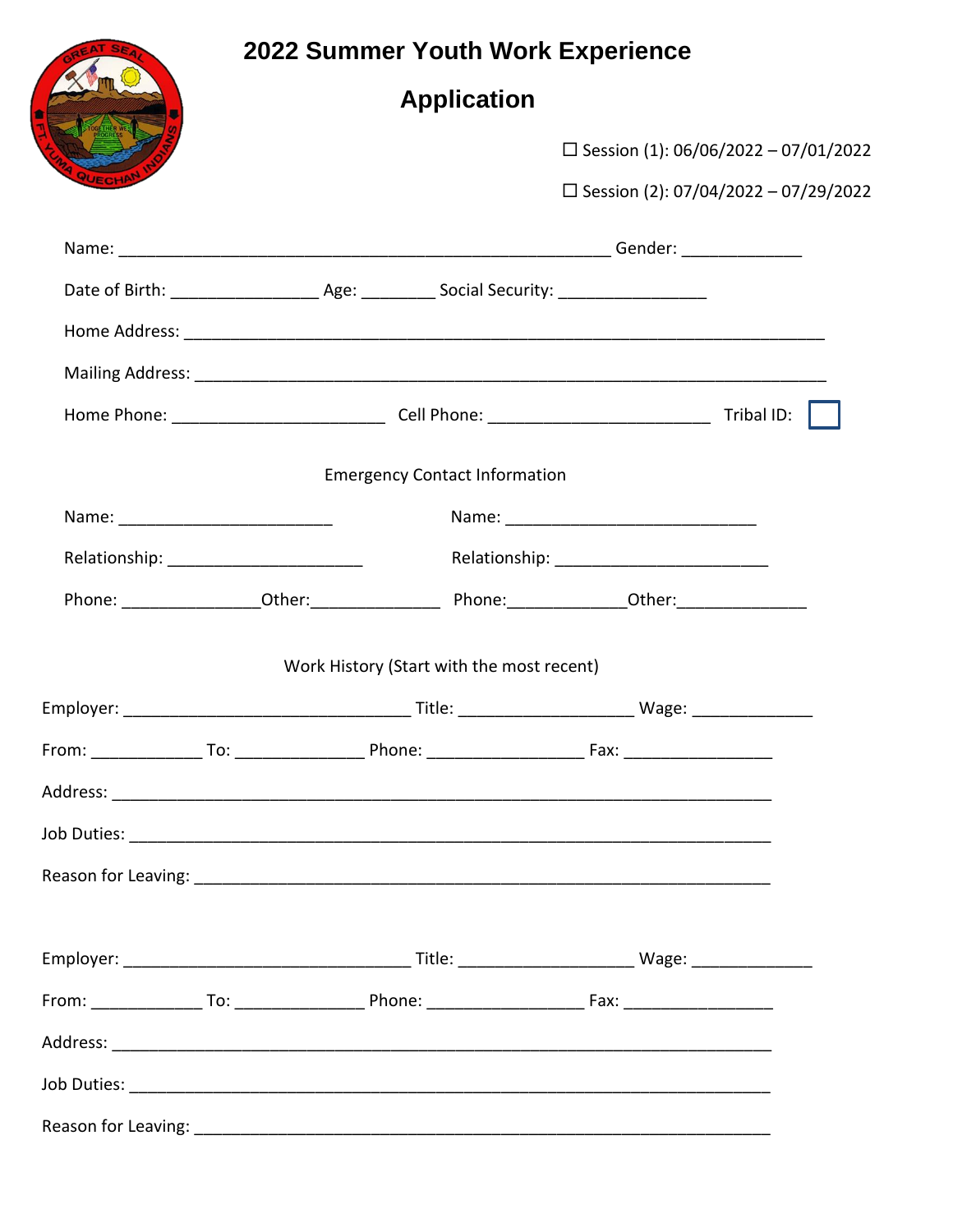| <b>Education Status</b>                                       |  |                                  |                 |  |  |
|---------------------------------------------------------------|--|----------------------------------|-----------------|--|--|
| Drop Out $\Box$ G.E.D $\Box$ Truant                           |  | $\Box$ Student                   | Student at Risk |  |  |
| High School Graduate <b>Let all Post High School Attendee</b> |  |                                  |                 |  |  |
|                                                               |  | Highest Grade Completed: _______ |                 |  |  |
| Please list any Skills:                                       |  |                                  |                 |  |  |
| 1.<br>3.                                                      |  |                                  |                 |  |  |
| Please list any Hobbies:                                      |  |                                  |                 |  |  |
| 1.<br><u> 2000 - Januar Amerikaanse kommunister (</u><br>3.   |  |                                  |                 |  |  |
| Please list any Interests:                                    |  |                                  |                 |  |  |
| 1.<br>3.                                                      |  |                                  |                 |  |  |
| Please list any Clubs or Volunteer Work:                      |  |                                  |                 |  |  |
| 1.<br>2.<br>6.                                                |  |                                  |                 |  |  |
| What are you hoping to gain from this work experience?        |  |                                  |                 |  |  |
|                                                               |  |                                  |                 |  |  |
|                                                               |  |                                  |                 |  |  |
|                                                               |  |                                  |                 |  |  |